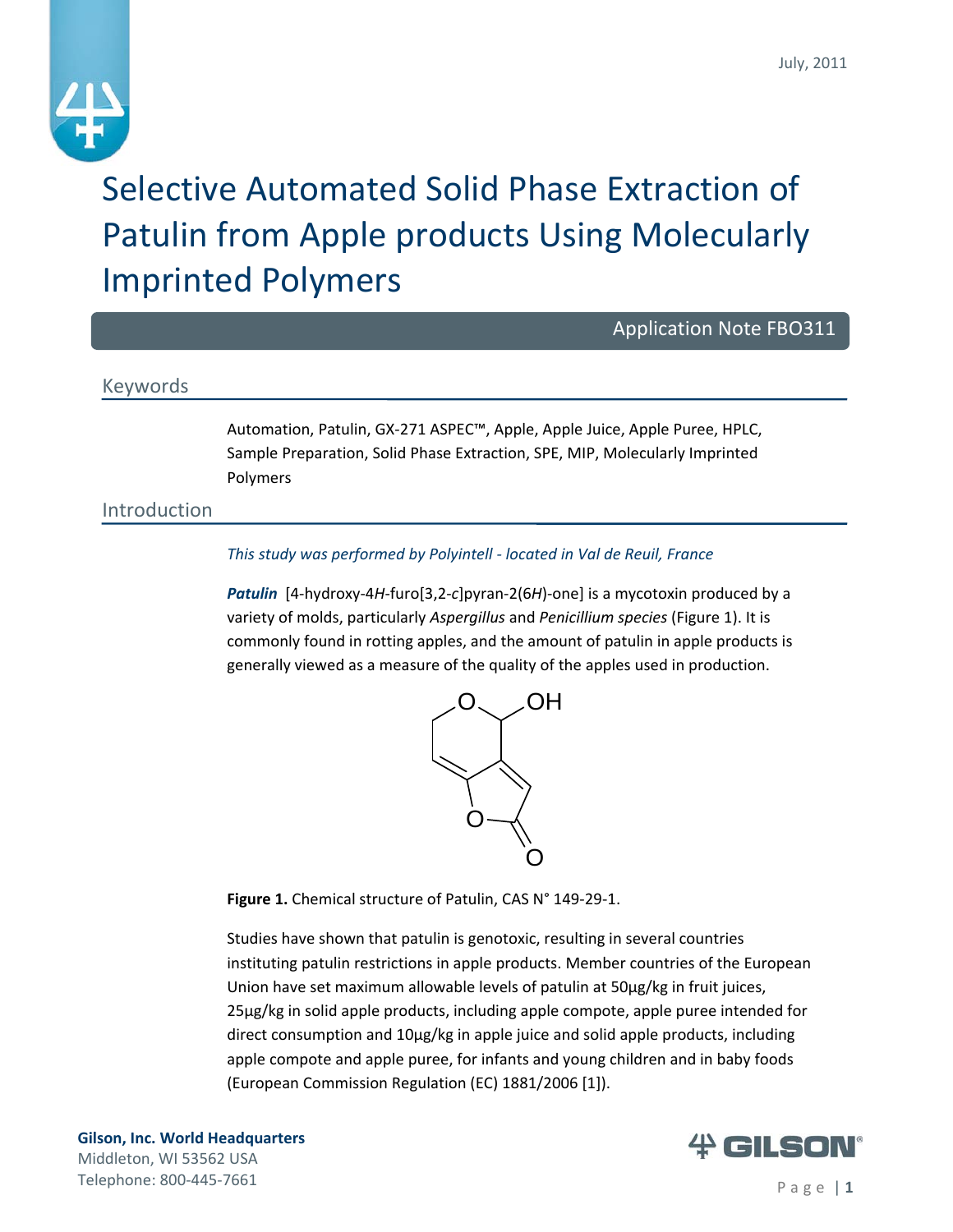

Several analytical methods for the determination of Patulin have been developed in which a clean-up step is necessary and crucial. However, by the use of the classical methods of clean-up, the main matrix interferent, 5-Hydroxymethylfurfural (HMF), is still present at a very high concentration, preventing a reliable quantitative Patulin determination.

So there is an increasing need to improve both sensitivity and specificity of this key step of clean‐up, as well as provide an automated solution for this extraction process. This study describes the solid phase extraction of Patulin from apple juice using a Molecularly Imprinted Polymer (MIP) SPE cartridge that is specific for Patulin (AFFINIMIP<sup>®</sup> Patulin), and further automates the SPE process using the Gilson GX‐271 ASPEC™.

To propose an accurate solution, a new class of intelligent polymers based on molecularly imprinted polymers specific to Patulin was used. Molecularly Imprinted Polymer (MIP) is a synthetic material with artificially generated three‐dimensional network able to specifically rebind a target molecule. MIP has the advantages to be not only highly selective and specific but also chemically and thermally stable, compatible with all solvents and cost‐effective. This polymer is used as a powerful technique for clean‐up and pre‐concentration applications of patulin.



**Figure 2.** Gilson GX‐271 ASPEC™ System with 406 Syringe Pump (part no. 2614007).

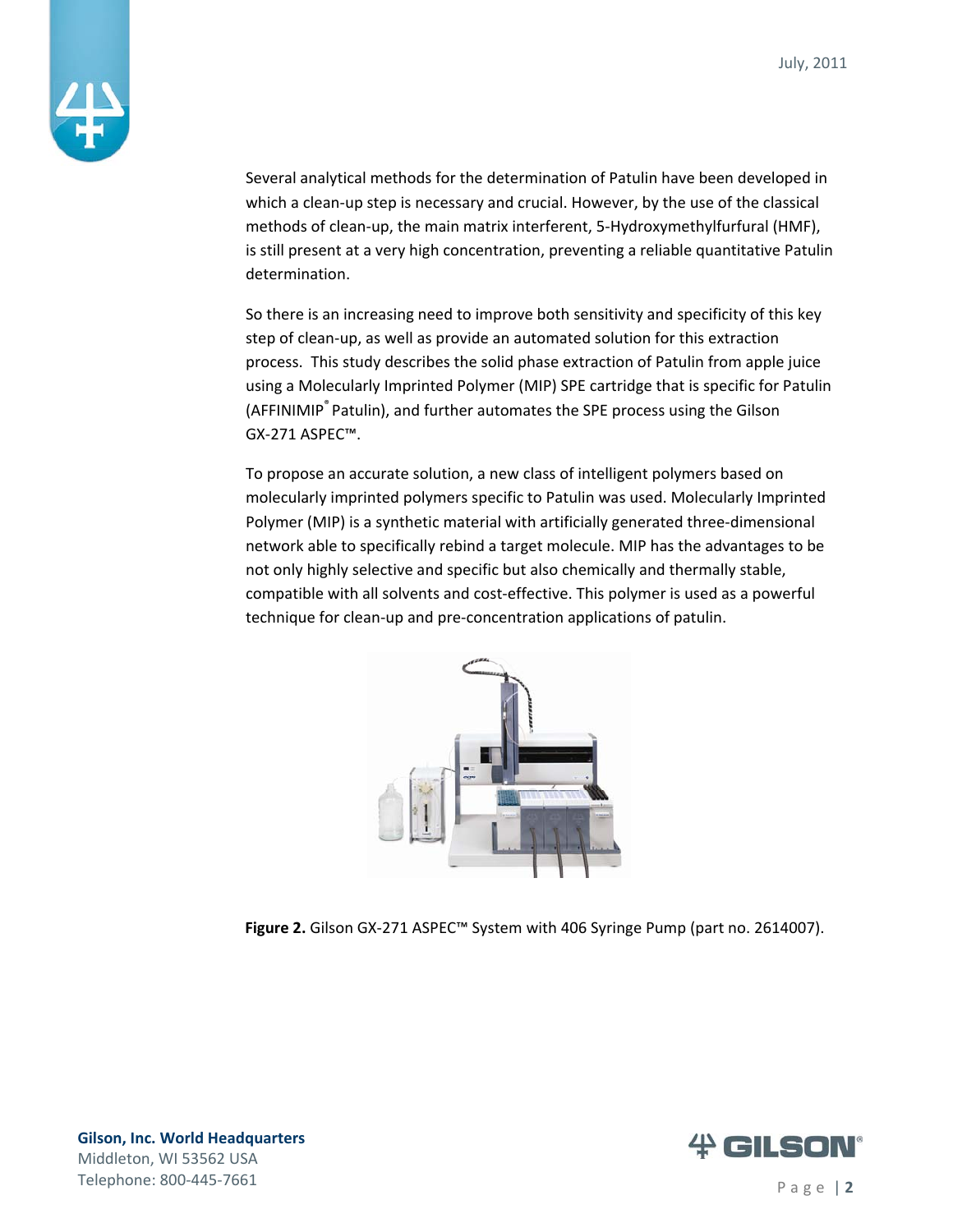

# Automated Experimental conditions for Apple Juice on a Gilson GX‐271 ASPEC

#### *Materials*

All reagents and chemicals were ACS grade quality or better. Patulin was obtained from Sigma Aldrich (Fluka). Apple juice and apple puree were purchased in different supermarkets.

#### *Preparation of samples prior to SPE with AFFINIMIP® Patulin Cartridge*

2.5mL of apple juice is diluted with 2.5mL of water‐2% acetic acid and mixed.

#### *Solid phase extraction (SPE) protocol for apple juice*

The SPE procedure used a 3mL POLYINTELL AFFINIMIP® Patulin Cartridge that were sealed with Gilson polypropylene caps prior to automation. The details of each step are as follows:

- Condition the SPE Cartridge with 2mL of Acetonitrile (ACN), then with 1mL of deionized water with a flow of 1mL/min
- Load 4mL of the loading solution at a flow rate of 0.5mL/min
- Wash the cartridge with 1mL of NaHCO<sub>3</sub> 1% in water at a flow rate of 1mL/min
- Wash cartridge with 2mL of deionized water at a flow rate of 1mL/min, using an air push of 1000 uL to force the water out the bottom of the cartridge
- Wash the cartridge with 500µL of diethyl ether at a flow rate of 1mL/min
- Elute patulin with 2mL of ethyl acetate at a flow rate of 0.8mL/min

The SPE procedure lasted approximately 35 minutes. The elution fraction was then evaporated and dissolved in water containing 0.1% acetic acid. The evaporation time of the elution fraction is approximately 10 minutes.



**Figure 3.** TRILUTION® LH Basic SPE Tasks for Solid Phase Extraction of Patulin from Apple Juice

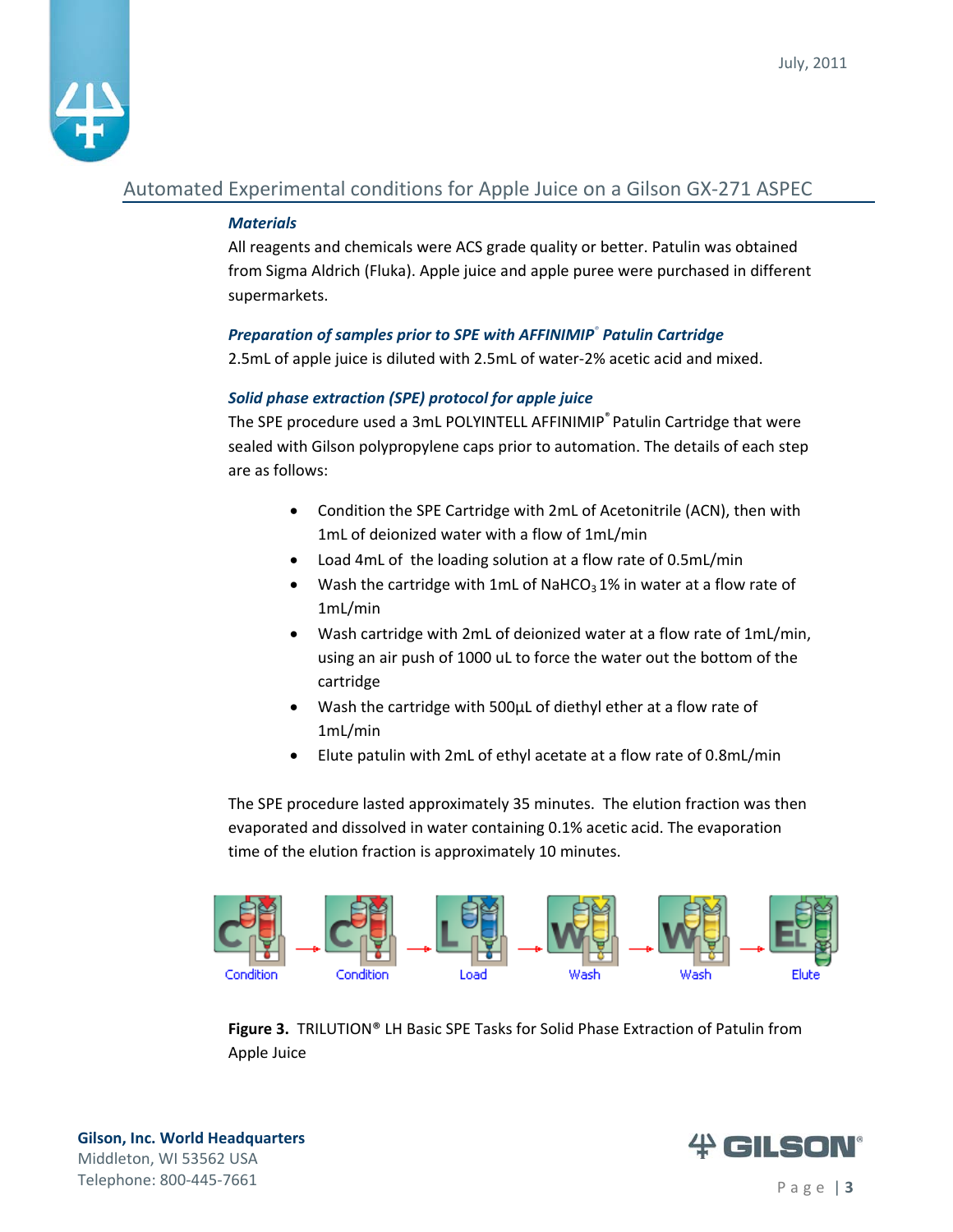



**Figure 4.** AFFINIMIP® Patulin Clean‐up Process.

# Analysis

HPLC was performed on a ThermoFinnigan Spectra System with an Atlantis T3 column 150mm x 2.1mm (Waters). The separation was carried out using a mobile phase of deionized water/ACN (95/5, v/v) at a flow rate of 0.2mL/min. The detection system was a ThermoFinnigan Spectra System Model UV6000LP set to 276nm. The injection volume was 100µL.

## Results



**Figure 5.** Chromatograms of apple juice containing 25 µg/kg of Patulin before (Red) and after (Blue) AFFINIMIP® Patulin Clean-up.

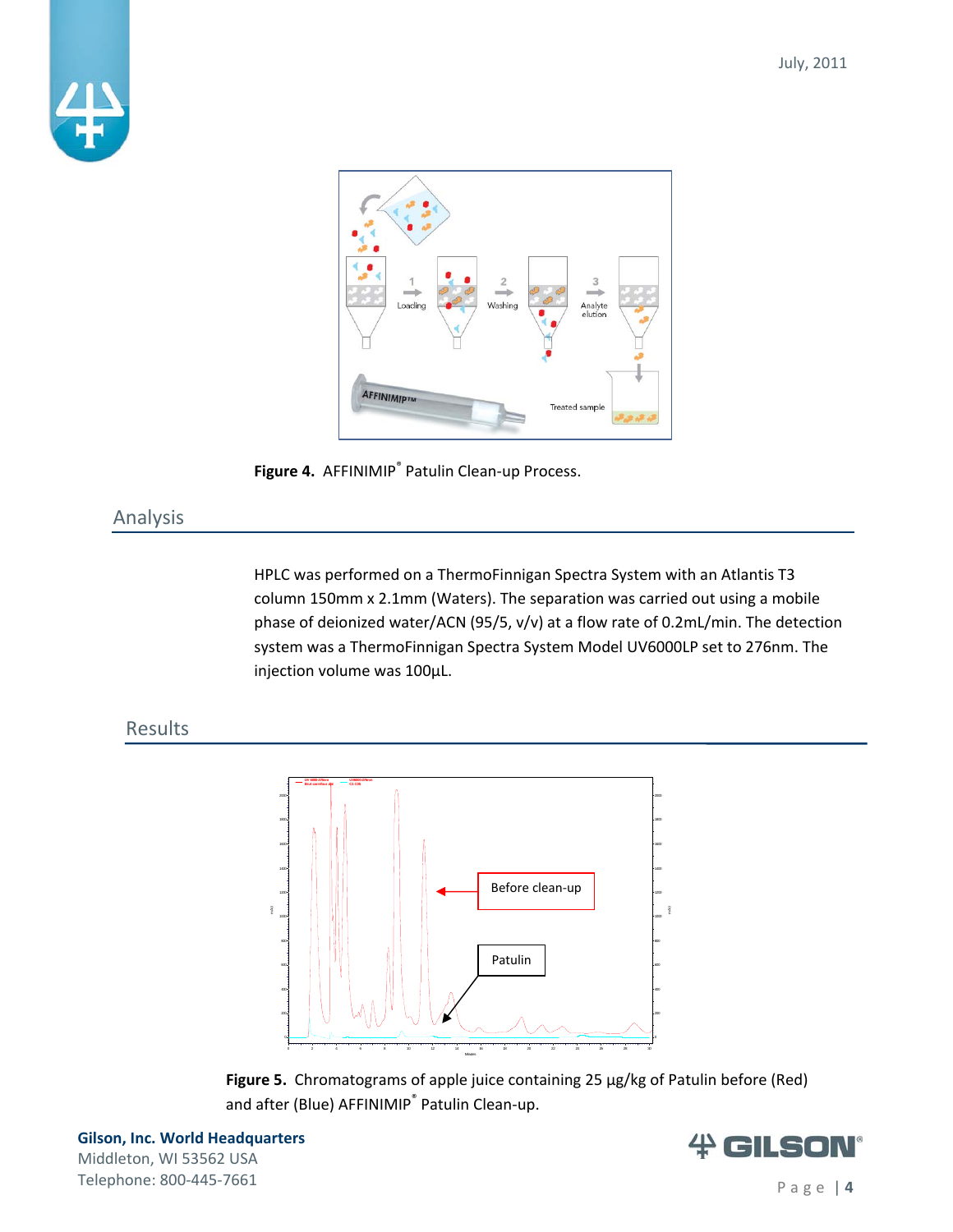



**Figure 6.** Chromatograms obtained after AFFINIMIP® Patulin Clean‐up of an apple juice spiked at 40µg/kg (tested twice, red and blue) using a Gilson GX‐271 ASPEC™.

**Table 1.** Recovery of Patulin at a contamination level of 40µg/kg in apple juice after AFFINIMIP® Patulin Clean-up using the GX-271 ASPEC.

| <b>Concentration of</b><br>Patulin (ng/mL) | <b>Recoveries %</b> | % $RSD_R$ |
|--------------------------------------------|---------------------|-----------|
| 40<br>$(n=2)$                              | 80                  | <b>NA</b> |